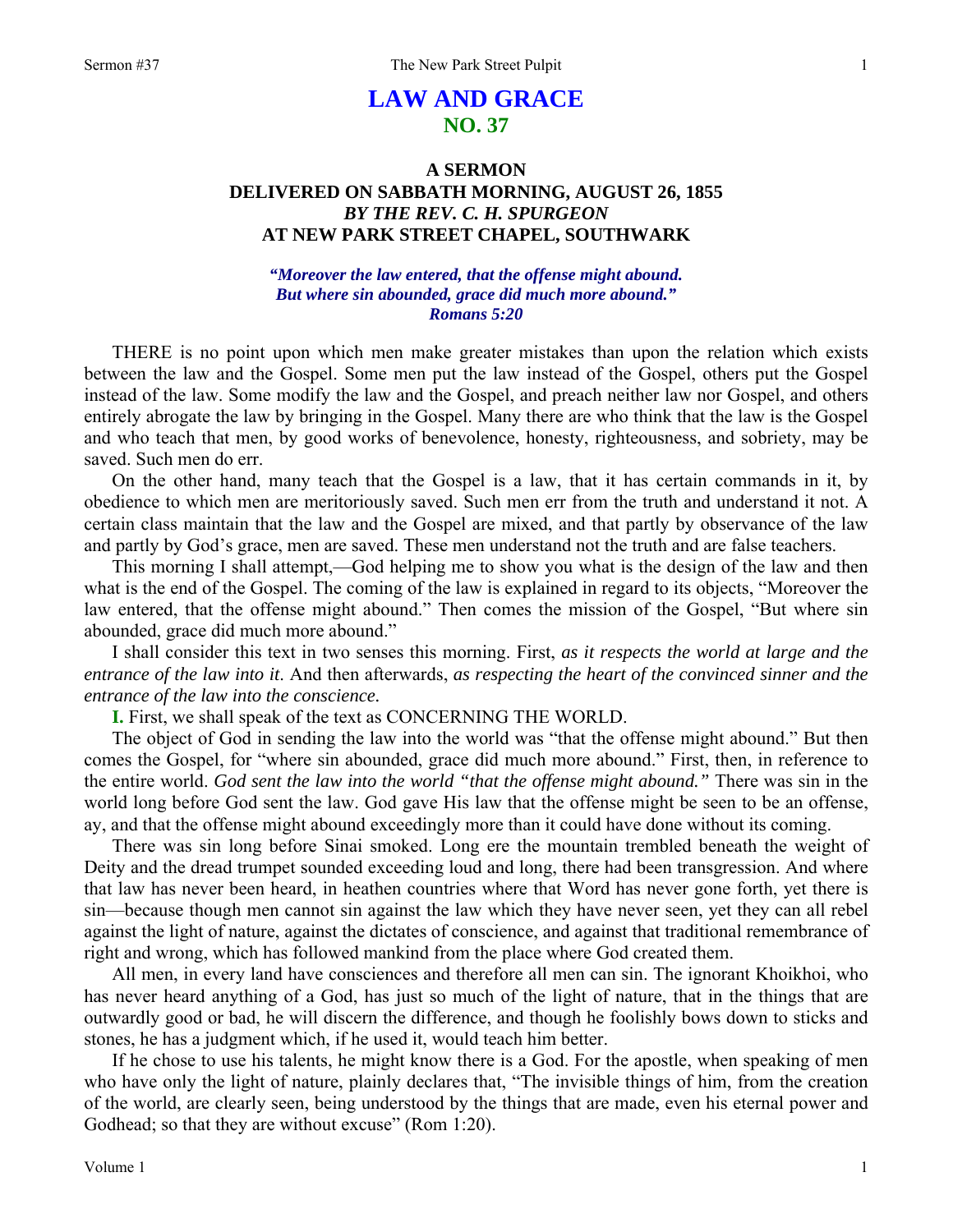### Law and Grace Sermon #37

Without a divine revelation, men can sin and sin exceedingly—conscience, nature, tradition, and reason being each of them sufficient to condemn them for their violated commandments. The law makes no one a sinner. All men are such in Adam and were so practically before its introduction. It entered that "the offense might *abound.*"

Now this seems a very terrible thought at first sight, and many ministers would have shirked this text altogether. But when I find a verse I do not understand, I usually think it is a text I *should* study and I try to seek it out before my heavenly Father, and then when He has opened it to my soul, I reckon it my duty to communicate it to you, with the holy aid of the Spirit. "The law entered that the offense might abound." I will attempt to show you how the law makes offenses "abound."

**1.** First of all, the law tells us that *many things are sins which we should never have thought to be so if it had not been for the additional light.*

Even with the light of nature, and the light of conscience, and the light of tradition, there are some things we should never have believed to be sins had we not been taught so by the law. Now, what man by the light of conscience would keep holy the Sabbath-day—suppose he never read the Bible and never heard of it? If he lived in a South Sea island, he might know there was a God, but not by any possibility could he find out that the seventh part of his time should be set apart to that God.

We find that there are certain festivals and feasts among heathens and that they set apart days in honor of their fancied gods. But I should like to know where they could discover that there was a certain *seventh* day to be set apart to God, to spend the time in His house of prayer. How could they, unless indeed, tradition may have handed down the fact of the original consecration of that day by the creating JEHOVAH.

I cannot conceive it possible that either conscience or reason could have taught them such a command as this, "Remember the Sabbath-day, to keep it holy. Six days shalt thou labour, and do all your work, but the seventh day is the Sabbath of the LORD thy God; in it thou shalt not do any work, thou, nor thy son, nor thy daughter, thy manservant, nor thy maidservant, nor thy cattle, nor thy stranger that is within thy gates."

Moreover, if in the term, "law," we comprehend the ceremonial ritual, we can plainly see that many things, in appearance quite indifferent, were by it constituted sins. The eating of animals that do not chew the cud and divide the hoof, the wearing of linsey-woolsey, the sitting on a bed polluted by a leper—with a thousand other things, all seem to have no sin in them, but the law made them into sins and so made the offense to abound.

**2.** It is a fact which you can verify by looking at the workings of your own mind, *that law has a tendency to make men rebel*. Human nature rises against restraint. I had not known lust except the law had said, "Thou shalt not covet." The depravity of man is excited to rebellion by the promulgation of laws. So evil are we that we conceive at once the desire to commit an act, simply because it is forbidden.

Children, we all know, as a rule, will always desire what they may not have, and if forbidden to touch anything, will either do so when an opportunity serves, or will long to be able to do so. The same tendency any student of human nature can discern in mankind at large. Is then the law chargeable with my sin? God forbid. "But sin, taking occasion by the commandment, wrought in me all manner of concupiscence. For sin taking occasion by the commandment deceived me, and by it slew me" (Rom 7:7-8, 11).

The law is holy and just and good, *it* is not faulty, but *sin* uses it as an occasion of offense, and rebels when it ought to obey. Augustine placed the truth in a clear light when he wrote, "The law is not in fault, but our evil and wicked nature; even as a heap of lime is still and quiet until water be poured thereon, but then it begins to smoke and burn, not from the fault of the water, but from the nature and kind of the lime which will not endure it."

Thus, you see, this is a second sense in which the entrance of the law causes the offense to abound.

**3.** Yet again the law *increases the sinfulness of sin by removing all excuse of ignorance*. Until men know the law, their crimes have at least a palliation of partial ignorance, but when the code of rules is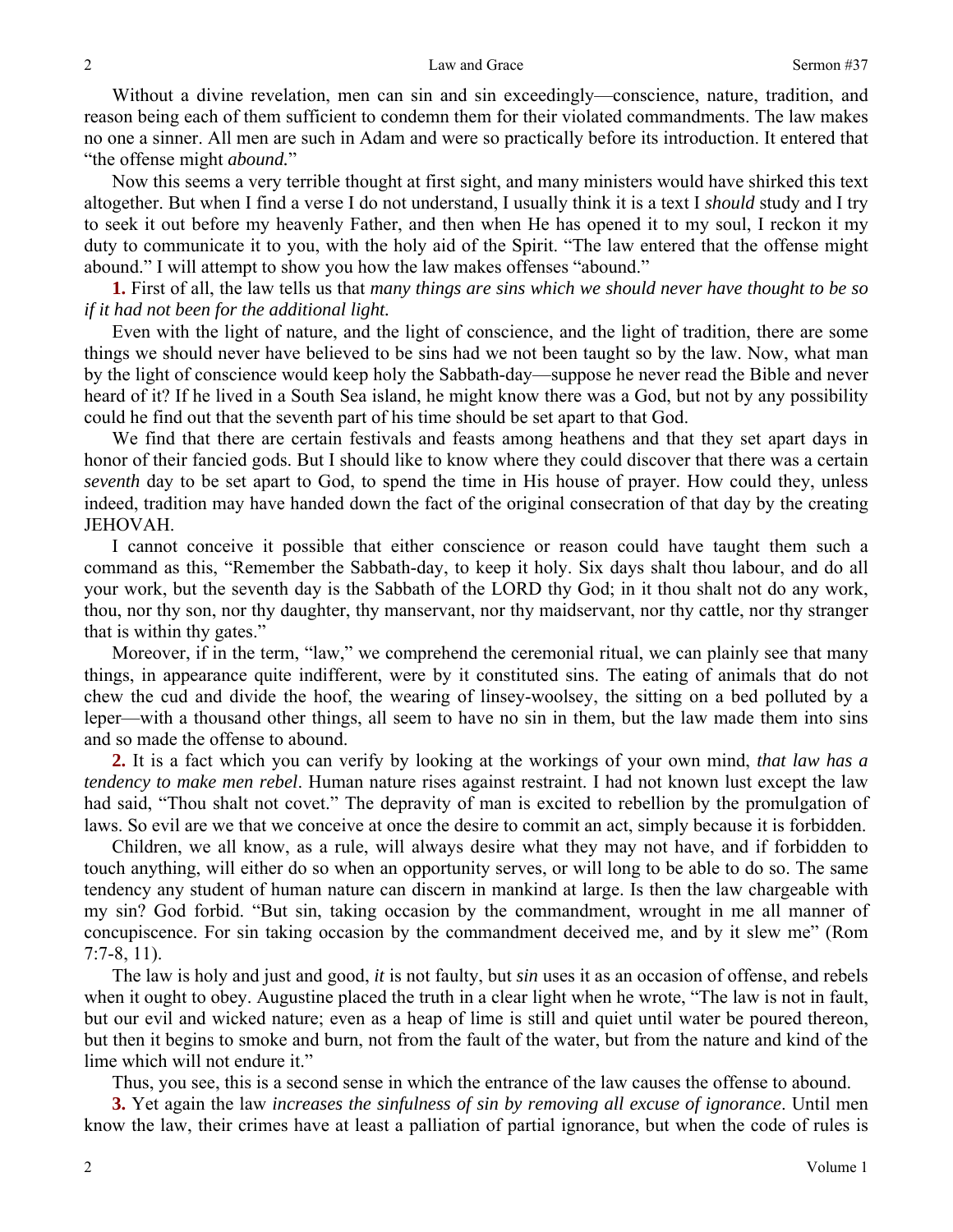### Sermon #37 Law and Grace

spread before them, their offenses become greater once they are committed against light and knowledge. He who sins against conscience shall be condemned, of how much sorer punishment shall he be thought worthy who despises the voice of JEHOVAH, defies His sacred sovereignty, and willfully tramples on His commands. The more light, the greater guilt—the law affords that light and so causes us to become double offenders. Oh, you nations of the earth who have heard the law of JEHOVAH, your sin is increased and your offense abounds.

Methinks I hear someone say, "How unwise it must have been that a law should come to make these things abound!" Does it not, at first sight, seem very harsh that the great author of the world should give us a law which will not justify, but indirectly cause our condemnation to be greater? Does it not seem to be a thing which a gracious God would not reveal, but would have withheld? But know you, "that the foolishness of God is wiser than men," and understand you that there is a gracious purpose even here.

Natural men dream that by a strict performance of duty they shall obtain favor, but God says thus, "I will show them their folly by proclaiming a law so high that they will despair of attaining unto it. They think that works will be sufficient to save them. They think falsely and they will be ruined by their mistake. I will send them a law so terrible in its censures, so unflinching in its demands, that they cannot possibly obey it, and they will be driven even to desperation, and come and accept My mercy through Jesus Christ. They cannot be saved by the law—not by the law of nature. As it is, they have sinned against it, but yet I know they have foolishly hoped to keep My law and think by works of the law they may be justified. Whereas I have said, 'By the works of the law no flesh living can be justified.' Therefore I will write a law—it shall be a black and heavy one—a burden which they cannot carry and then they will turn away and say, 'I will not attempt to perform it. I will ask my Savior to bear it for me."

Imagine a case—Some young men are about to go to sea, where I foresee they will meet with a storm. Suppose you put me in a position where I may cause a tempest before the other shall arise. Well, by the time the natural storm comes on, those young men will be a long way out at sea, and they will be wrecked and ruined before they can put back and be safe. But what do I?

Why, when they are just at the mouth of the river, I send a storm, putting them in the greatest danger and precipitating them ashore so that they are saved. Thus did God. He sends a law which shows them the roughness of the journey. The tempest of law compels them to put back to the harbor of free grace and saves them from a most terrible destruction, which would otherwise overwhelm them. The law never came to save men. It never was its intention at all. It came on purpose to make the evidence complete that salvation by works is impossible and thus to drive the elect of God to rely wholly on the finished salvation of the Gospel.

Now, just to illustrate my meaning, let me describe it by one more figure. You all remember those high mountains called the Alps. Well, it would be a great mercy if those Alps were a little higher. It would have been, at all events, for Napoleon's soldiers when he led his large army over, and caused thousands to perish in the crossing.

Now, if it could have been possible to pile another Alps on their summit and make them higher than the Himalayas, would not the increased difficulty have deterred him from his enterprise, and so have adverted the destruction of thousands? Napoleon demanded, "Is it possible?" "Barely possible," was the reply. "*Avancez*," cried Bonaparte and the host were soon toiling up the mountainside.

Now, by the light of nature it *does seem possible* for us to go over this mountain of works, but all men would have perished in the attempt, the path even of this lower hill being too narrow for mortal footsteps. God, therefore, puts another law, like a mountain, on the top. And now the sinner says, "I cannot climb over that. It is a task beyond Herculean might. I see before me a narrow pass, called the pass of Jesus Christ's mercy—the pass of the cross—methinks I will wend my way thither."

But if it had not been that the mountain was too high for him, he would have gone climbing up, and climbing up until he sank into some chasm, or was lost under some mighty avalanche, or in some other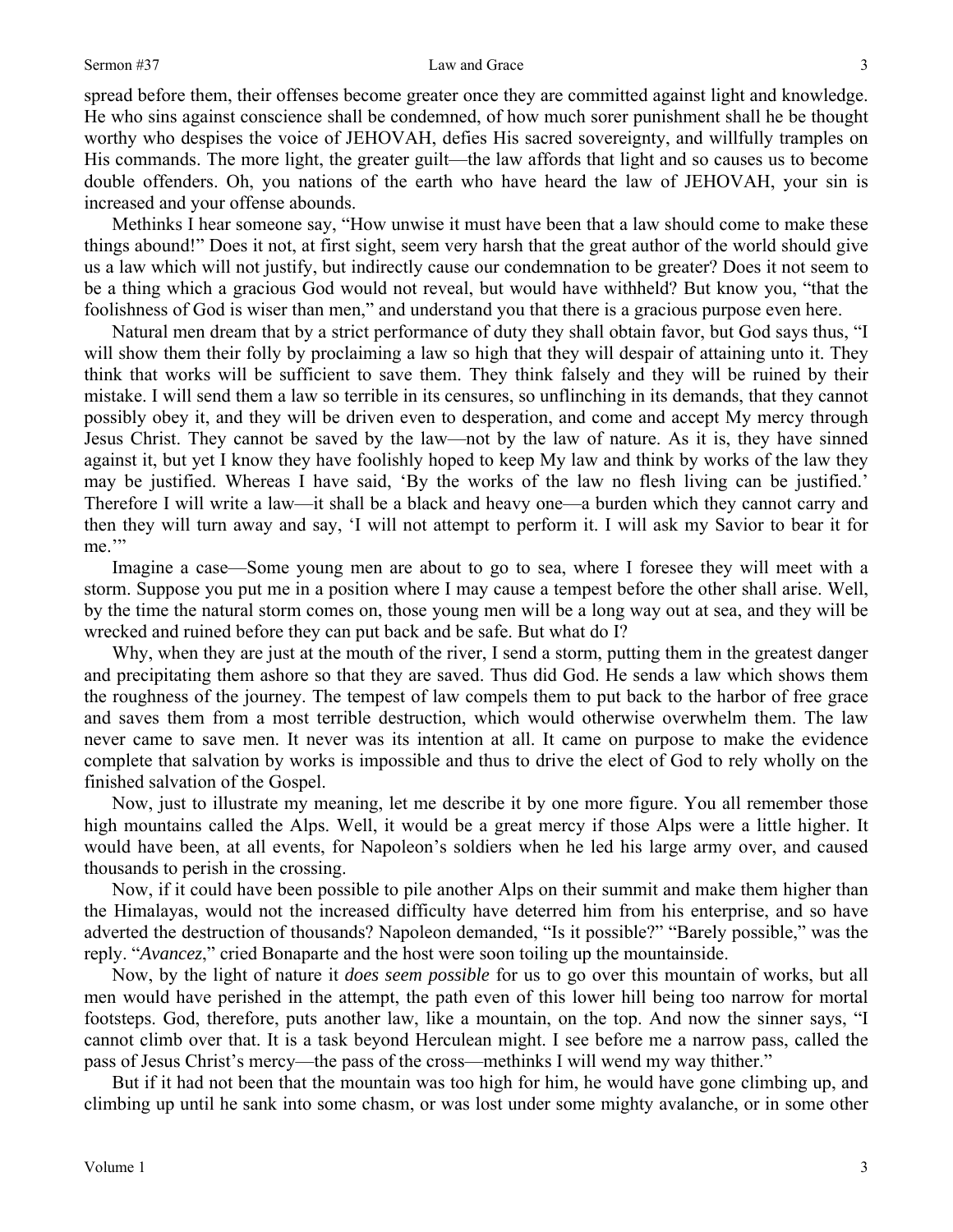way perished eternally. But the law comes that the whole world might see the impossibility of being saved by works.

Let us turn to the more pleasing part of the subject—the *superabundance* of grace. Having bewailed the devastations and injurious deeds of sin, it delights our hearts to be assured that "grace did much more abound."

**4.** *Grace excels sin in the numbers it brings beneath its sway*. It is my firm belief that the number of the saved will be far greater than that of the damned. It is written that in all things Jesus shall have the pre-eminence and why is this to be left out? Can we think that Satan will have more followers than Jesus? Oh, no! For while *it is* written that the redeemed are a number that no man can number, it *is not*  recorded that the lost are beyond numeration. True, we know that the visible elect are ever a *remnant*, but then there are others to be added.

Think for a moment of the army of infant souls who are now in heaven. These all fell in Adam, but being all elect, were all redeemed and all regenerated, and were privileged to fly straight from the mother's breasts to glory. Happy lot, which we who are spared might well envy. Nor let it be forgotten that the multitudes of converts in the millennial age will very much turn the scale. For then the world will be exceedingly populous and a thousand years of a reign of grace might easily suffice to overcome the majority accumulated by sin during six thousand years of its tyranny. In that peaceful period, when all shall know Him, from the least even unto the greatest, the sons of God shall fly as doves to their windows and the Redeemer's family shall be exceedingly multiplied.

What though those who have been deluded by superstition and destroyed by lust must be counted by thousands—grace has still the pre-eminence. Saul has slain his thousands, but David his ten thousands. We admit that the number of the damned will be immense, but we do think that the two states of infancy and millennial glory will furnish so great a reserve of saints that Christ shall win the day.

The procession of the lost may be long, there must be thousands, and thousands of thousands of those who have perished, but the greater procession of the King of kings shall be composed of larger hosts than even these. "Where sin abounded, grace did much more *abound."* The trophies of free grace will be far more than the trophies of sin.

Yet again, grace does "*much* more abound—because a time shall come when the world shall be all full of grace, whereas there has never been a period in this world's history when it was wholly given up to sin. When Adam and Eve rebelled against God, there was still a display of grace in the world. For in the garden, at the close of the day, God said, "I will put enmity between thee and the woman, and between thy seed and her seed; it shall bruise thy head, and thou shalt bruise his heel."

And since that first transgression, there has never been a moment when grace has entirely lost its footing in the earth. God has always had His servants on earth. At times they have been hidden by fifties in the caves, but they have never been utterly cut off. Grace might be low. The stream might be very shallow, but it has never been wholly dry. There has always been a salt of grace in the world to counteract the power of sin. The clouds have never been so universal as to hide the day.

But the time is fast approaching when grace shall extend all over our poor world and be universal. According to the Bible testimony, we look for the great day when the dark cloud which has swathed this world in darkness shall be removed and it shall shine once more like all its sister planets. It has been for many a long year clouded and veiled by sin and corruption, but the last fire shall consume its rags and sackcloth.

After that fire, the world in righteousness shall shine. The huge molten mass now slumbering in the bowels of our common mother shall furnish the means of purity. Palaces, and crowns, and peoples, and empires, are all to be melted down. And after like a plague house, the present creation has been burned up entirely, God will breathe upon the heated mass and it will cool down again.

He will smile on it as He did when He first created it, and the rivers will run down the new-made hills, the oceans will float in new-made channels, and the world will again be the abode of the righteous forever and forever. This fallen world will be restored to its orbit. That gem which was lost from the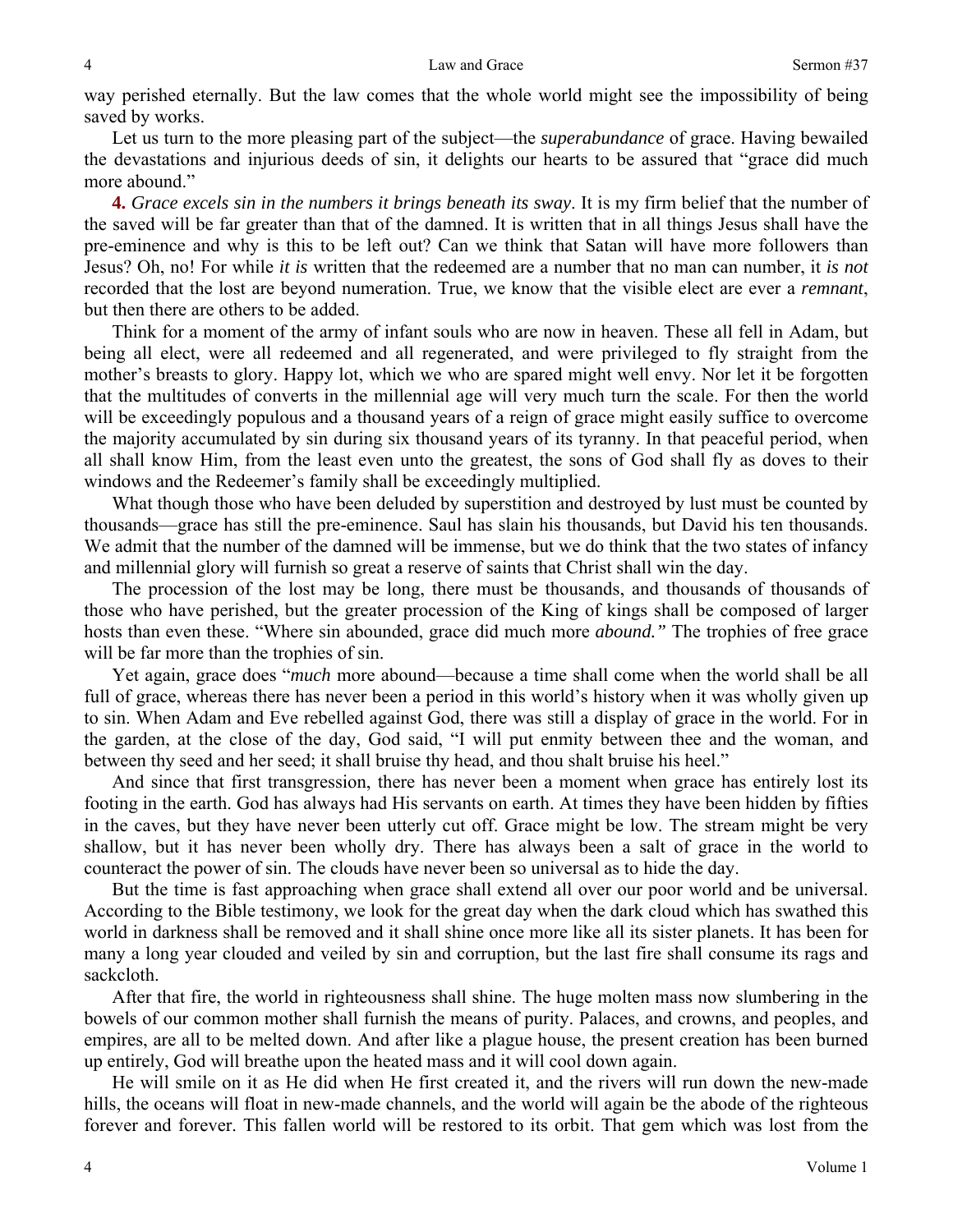### Sermon #37 Law and Grace

sceptre of God shall be set again. Yea, He shall wear it as a signet about His arm. Christ died for the world and what He died for, He will have. He died for the whole world and the whole world He will have, when He has purified and cleansed it, and fitted it for Himself, "Where sin abounded, grace did much more abound." For grace shall be universal, whereas sin never was.

One thought more. Has the world lost its possessions by sin? It has gained far more by grace. True, we have been expelled from a garden of delights where peace, love, and happiness found a glorious habitation. True, Eden is not ours with its luscious fruits, its blissful bowers, and its rivers flowing o'er sands of gold, but we have, through Jesus, a fairer habitation.

He has made us sit together in heavenly places—the plains of heaven exceed the fields of paradise in the ever-new delights which they afford, while the tree of life, and the river from the throne render the inhabitants of the celestial regions more than emparadised. Did we lose natural life and subject ourselves to painful death by sin? Has not grace revealed an immortality for the sake of which we are too glad to die? Life lost in Adam is more than restored in Christ.

We admit that our original robes were rent in sunder by Adam, but Jesus has clothed us with a divine righteousness, far exceeding in value even the spotless robes of created innocence. We mourn our low and miserable condition through sin, but we will rejoice at the thought, that we are now more secure than before we fell and are brought into closer alliance with Jesus than our standing could have procured us.

O Jesus! You have won us an inheritance more wide than Adam ever lost by his folly. You have filled us a coffer with greater riches than our sin has ever lavished. Your grace has overtopped our sins. "Grace doth much more abound."

**II.** Now we come to the second part of the subject and that is THE ENTRANCE OF THE LAW INTO THE HEART.

We have to deal carefully when we come to deal with internal things, it is not easy to talk about this little thing, the heart. When we begin to meddle with the law of their soul, many become indignant, but we do not fear their wrath. We are going to attack the hidden man this morning. The law entered their hearts that sin might abound, "but where sin abounded, grace did much more abound."

**1.** The law causes the offense to abound by *discovering sin to the soul*. When once God the Holy Ghost applies the law to the conscience, secret sins are dragged to light, little sins are magnified to their true size, and things apparently harmless become exceedingly sinful. Before that dread searcher of the hearts and trier of the reins makes His entrance into the soul, it appears righteous, just, lovely, and holy, but when He reveals the hidden evils, the scene is changed. Offenses which were once styled peccadilloes, trifles, freaks of youth, follies, indulgences, little slips, etc. then appear in their true color as breaches of the law of God, deserving condign punishment.

John Bunyan shall explain my meaning by an extract from his famous allegory, "Then the Interpreter took Christian by the hand and led him into a very large parlor that was full of dust, because never swept, in which after he had reviewed it a little while, the Interpreter called for a man to sweep. Now, when he began to sweep, the dust began so abundantly to fly about, that Christian had almost therewith been choked. Then said the Interpreter to a damsel that stood by, 'Bring hither water, and sprinkle the room,' the which when she had done, it was swept and cleansed with pleasure.

"Then said Christian, 'What means this?' The Interpreter answered, 'This parlor is the heart of a man that was never sanctified by the sweet grace of the Gospel. The dust is his original sin and inward corruptions that have defiled the whole man. He that began to sweep at first, is the law, but she that brought the water and did sprinkle it, is the Gospel.

"Now, whereas you saw that as soon as the first began to sweep, the dust did so fly about, that the room could not by him be cleansed, but that you were almost choked therewith, this is to show you, that the law, instead of cleansing the heart (by its working) from sin, does revive, (Rom 7:9), put strength into, (1Co 15:56) and increases it in the soul, (Rom 5:20), even as it does discover and forbid it, for it does not give power to subdue. Again, as you saw the damsel sprinkle the room with water, upon which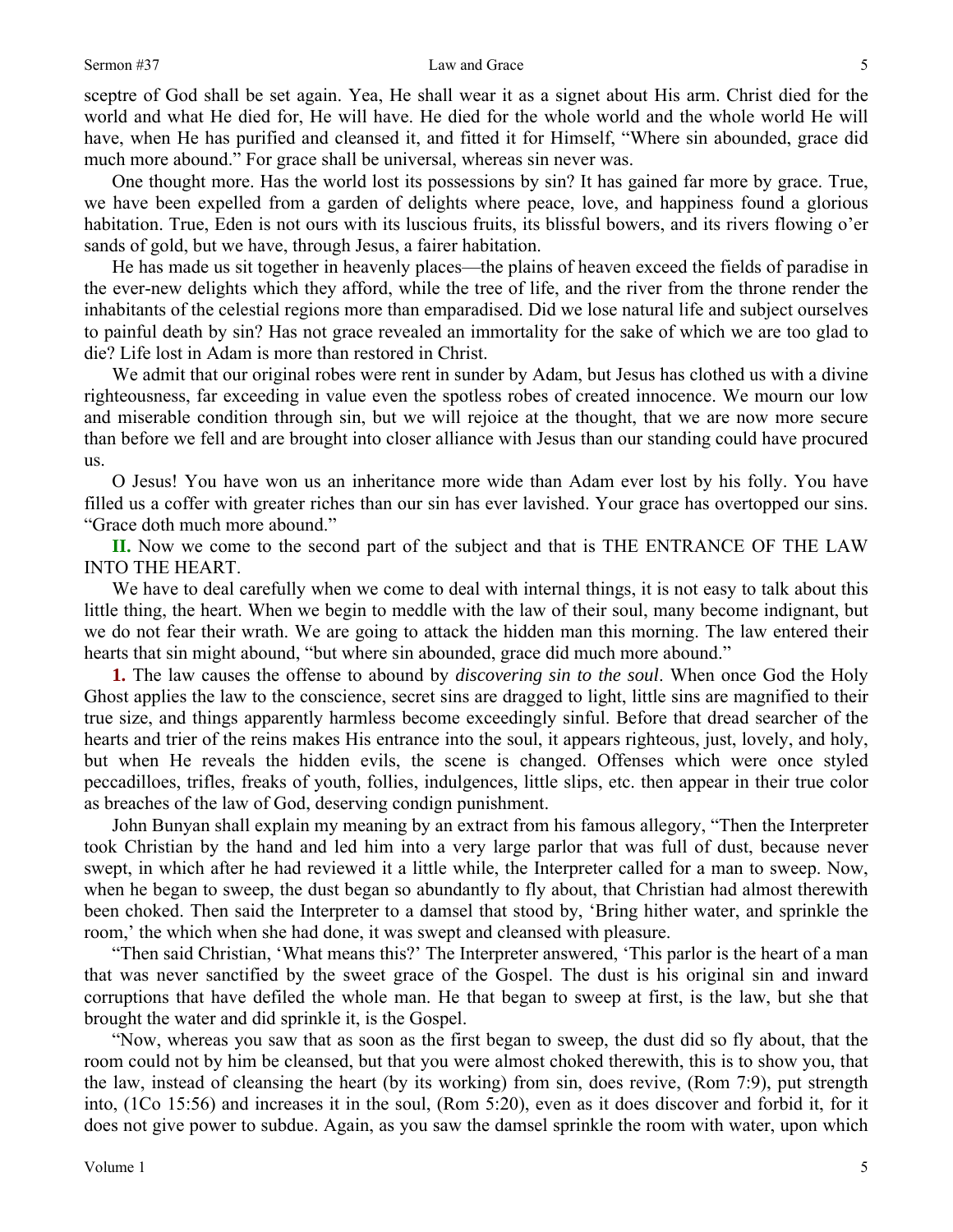it was cleansed with pleasure, this is to show you that when the Gospel comes in, the sweet and precious influences thereof to the heart, then, I say, even as you saw the damsel lay the dust by sprinkling the floor with water, so is sin vanquished and subdued, and the soul made clean, through the faith of it, and consequently fit for the King of glory to inhabit."

The heart is like a dark cellar full of lizards, cockroaches, beetles, and all kinds of reptiles and insects, which in the dark we see not, but the law takes down the shutters and lets in the light, and so we see the evil. Thus sin becoming apparent by the law, it is written the law makes the offense to abound.

**2.** Once again. *The law, when it comes into the heart, shows us how very black we are*. Some of us know that we are sinners. It is very easy to say it. The word "sinner" has only two syllables in it, and many there be who frequently have it on their lips, but who do not understand it. They see their sin, but it does not appear exceedingly sinful till the law comes. We think there is something sinful in it, but when the law comes, we detect its abomination.

Has God's holy light ever shone into your souls? Have you had the fountains of your great depravity and evil broken up and been wakened sufficiently to say, "O God! I have sinned"? Now, if you have your hearts broken up by the law, you will find the heart is more deceitful than the devil. I can say this of myself, I am very much afraid of mine, it is so bad. The Bible says, "The heart is deceitful above all things." The devil is one of the things, therefore, it is worse than the devil—"and desperately wicked."

How many do we find who are saying, "Well, I trust I have a very good heart at the bottom. There may be a little amiss at the top, but I am very good-hearted at bottom." If you saw some fruit on the top of a basket that was not quite good, would you buy the basket because they told you, "Ay, but they are good at the bottom?" "No, no," you would say, "they are sure to be the best at the top, and if they are bad there, they are sure to be rotten below."

There are many people who live queer lives and some friends say, "He is good-hearted at bottom. He would get drunk sometimes, but he is very good-hearted at the bottom." Ah! never believe it. Men are seldom estimated better than they seem to be. If the outside of the cup or platter is clean, the inside may be dirty, but if the outside is impure, you may always be sure the inside is no better.

Most of us put our goods in the window—we keep all our good things in the front and bad things behind. Let you and I, instead of making excuses about ourselves, about the badness of our hearts, if the law has entered into our soul, bow down and say, "O the sin—O the uncleanness—the blackness—the awful nature of our crimes!" "The law entered that the offense may abound."

**3.** The law reveals the exceeding abundance of sin *by discovering to us the depravity of our nature*. We are all prepared to charge the serpent with our guilt or to insinuate that we go astray from the force of ill example—but the Holy Spirit dissipates these dreams by bringing the law into the heart. Then the fountains of the great deep are broken up, the chambers of imagery are opened, the innate evil of the very essence of fallen man is discovered.

The law cuts into the core of the evil, it reveals the seat of the malady, and informs us that the leprosy lies deep within. Oh! how the man abhors himself when he sees all his rivers of water turned into blood and loathsomeness creeping over all his being. He learns that sin is no flesh wound, but a stab in the heart. He discovers that the poison has impregnated his veins, lies in his very marrow, and has its fountain in his inmost heart. Now he loathes himself and would fain be healed. Actual sin seems not half as terrible as inbred sin, and at the thought of what he is, he turns pale, and gives up salvation by works as an impossibility.

**4.** Having thus removed the mask and shown the desperate case of the sinner, the relentless law causes the offense to abound yet more by *bringing home the sentence of condemnation*. It mounts the judgment seat, puts on the black cap, and pronounces the sentence of death. With a harsh unpitying voice, it solemnly thunders forth the words, "Condemned already." It bids the soul prepare its defense, knowing well that all apology has been taken away by its former work of conviction. The sinner is, therefore, speechless and the law, with frowning looks, lifts up the veil of hell, and gives the man a glimpse of torment.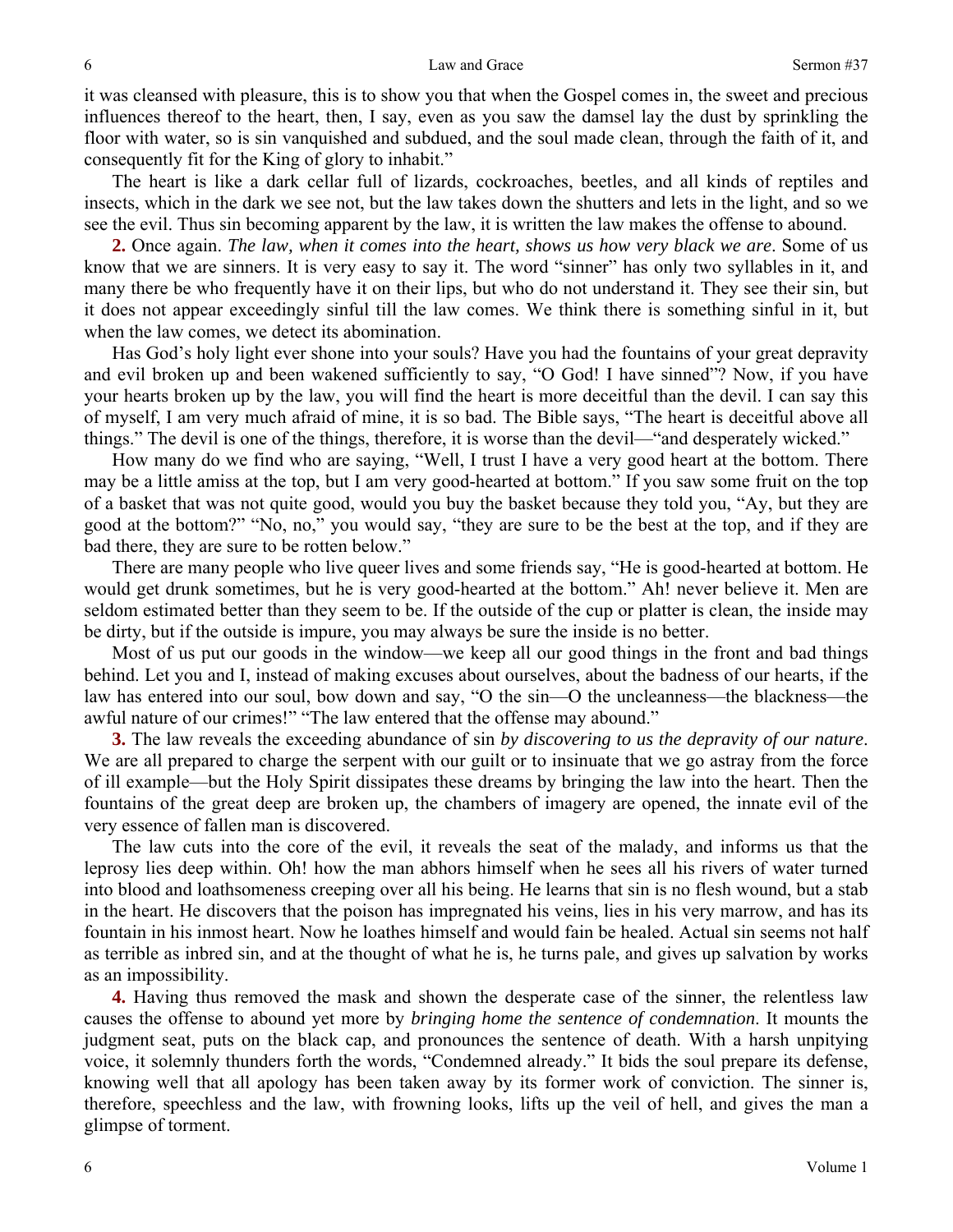The soul feels that the sentence is just, that the punishment is not too severe, and that mercy it has no right to expect. It stands quivering, trembling, fainting, and intoxicated with dismay, until it falls prostrate in utter despair. The sinner puts the rope around his own neck, arrays himself in the attire of the condemned, and throws himself at the foot of the King's throne, with but one thought, "I am vile," and with one prayer, "God be merciful to me a sinner."

**5.** Nor does the law cease its operations even here, for it renders the offense yet more apparent *by discovering the powerlessness occasioned by sin.* It not only condemns, but it actually kills. He who once thought that he could repent and believe at pleasure, finds in himself no power to do either the one or the other.

When Moses smites the sinner, he bruises and mangles him with the first blow, but at a second or a third, he falls down as one dead. I have been in such a condition that if heaven could have been purchased by a single prayer, I should have been damned, for I could no more pray then I could fly.

Moreover, when we are in the grave which the law has dug for us, we feel as if we cannot feel and we grieve because we cannot grieve. The dread mountain lies upon us which renders it impossible to stir hand or foot. And when we would cry for help, our voice refuses to obey us. In vain the minister cries, "Repent." Our hard heart will not melt. In vain he exhorts us to believe—that faith of which he speaks seems to be as much beyond our capacity as the creation of a universe.

Ruin is now become ruin indeed. The thundering sentence is in our ears, "CONDEMNED ALREADY." Another cry follows it, "DEAD IN TRESPASSES AND SINS." And a third, more awful and terrible, mingles its horrible warning, "*The wrath to come—the wrath to come*." In the opinion of the sinner, he is now cast out as a corrupt carcass. He expects each moment to be tormented by the worm that never dies and to lift up his eyes in hell. Now is mercy's moment and we turn the subject from condemning law to abounding grace.

Listen, O heavy laden, condemned sinner, while in my Master's name, I publish superabounding grace. *Grace excels sin in its measure and efficacy*. Though your sins are many, mercy has many pardons. Though they excel the stars, the sands, the drops of dew in their number, one act of remission can cancel all. Your iniquity, though a mountain, shall be cast into the midst of the sea. Your blackness shall be washed out by the cleansing blood of your Redeemer's gore.

Mark! I said YOUR sins and I meant to say so, for if you are now a law-condemned sinner, I know you to be a vessel of mercy by that very sign. Oh, hellish sinners, abandoned profligates, outcasts from the company of sinners themselves, if you acknowledge your iniquity, here is mercy, broad, ample, free, immense, **INFINITE**. Remember this, O sinner,

> *"If all the sins that men have done, In will, in word, in thought, in deed, Since worlds were made, or time began, Were laid on one poor sinner's head, The stream of Jesus' precious blood Applied, removes the dreadful load."*

Yet again, grace excels sin in another thing. *Sin shows us its parent and tells us our heart is the father of it, but grace surpasses sin there, and shows the Author of grace—the King of kings.* The law traces sin up to our heart, grace traces its own origin to God and

# *"In His sacred breast I see Eternal thoughts of love to me."*

O Christian, what a blessed thing grace is, for its source is in the everlasting mountains. Sinner, if you are the vilest in the world, if God forgives you this morning, you will be able to trace your pedigree to Him, for you will become one of the sons of God, and have Him always for your Father.

7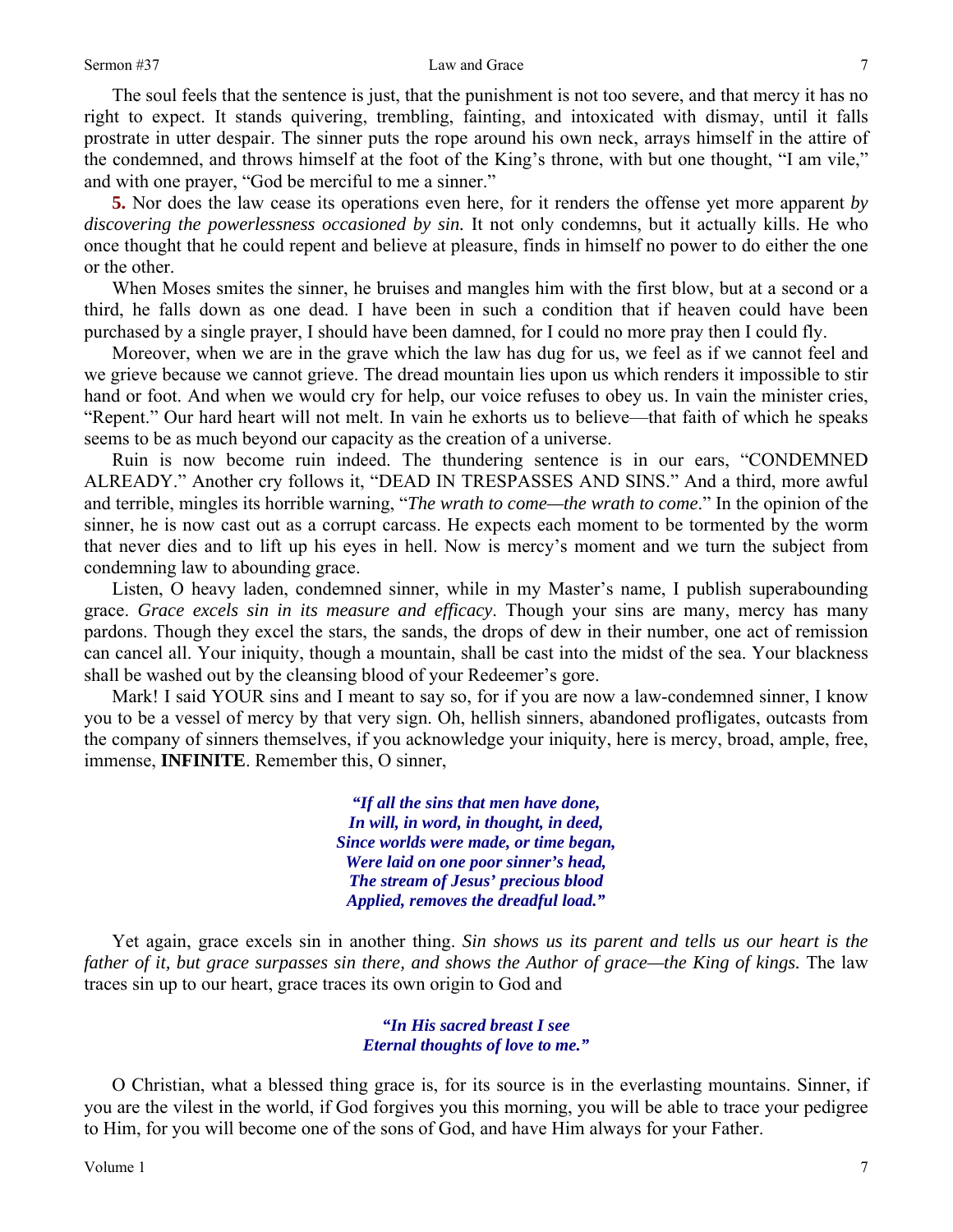Methinks I see you, a wretched criminal, at the bar and I hear mercy cry, "Discharge him! He is pallid, sick, maimed—heal him. He is of a vile race—lo, I will adopt him into My family." Sinner! God takes you for His son. What, though you are poor, God says, "I will take you to be Mine forever. You shall be My heir. There is your fair brother. In ties of blood, He is one with you—Jesus is your actual brother!"

Yet how came this change? Oh! is not that an act of mercy? "Grace did much more abound."

# *"Grace hath put me in the number Of the Savior's family."*

Grace outdoes sin, for it lifts us higher than the place from which we fell.

And again, "Where sin abounded, grace did much more abound," *because the sentence of the law may be reversed, but that of grace never can*. I stand here and feel condemned, yet, perhaps, I have a hope that I may be acquitted. There is a dying hope of acquittal still left. But when we are justified there is no fear of condemnation.

I cannot be condemned if I am once justified, *fully* absolved by grace. I defy Satan to lay hands on me, if I am a justified man. The state of justification is an invariable one and is indissolubly united to glory. "Who shall lay anything to the charge of God's elect? It is God who justifieth. Who is he that condemneth? It is Christ that died, yea, rather, that is risen again, who is even at the right hand of God, who also maketh intercession for us. Who shall separate us from the love of Christ? Shall tribulation, or distress, or persecution, or famine, or nakedness, or sword? Nay, in all these things, we are more than conquerors through him that loved us. For I am persuaded that neither death, nor life, nor angels, nor principalities, nor powers, nor things present, nor things to come, nor height, nor depth, nor any other creature, shall be able to separate us from the love of God, which is in Christ Jesus our Lord."

Oh! poor condemned sinner, does not this charm you and make you in love with free grace? And all this is YOURS. Your crimes, if once blotted out, shall never be laid to your charge again. The justification of the Gospel is no Arminian sham, which may be reversed if you should in future turn aside. No. The debt once paid cannot be demanded twice—the punishment, once endured, cannot again be inflicted. Saved, saved, saved, entirely saved by divine grace, you may walk without fear the wide world o'er.

And yet, once more. Just as sin makes us sick, and grievous, and sad, so does grace make us *far more joyful and free*. Sin causes one to go about with an aching heart, till he seems as if the world would swallow him and mountains hang above ready to drop upon him. This is the effect of the law. The law makes us sad. The law makes us miserable.

But poor sinner, grace removes the evil effects of sin upon your spirit, if you do believe in the Lord Jesus Christ, you shall go out of this place with a sparkling eye and a light heart. Ah! well do I remember the morning when I stepped into a little place of worship, as miserable almost as hell could make me—being ruined and lost. I had often been at chapels where they spoke of the law, but I heard not the Gospel. I sat down in the pew a chained and imprisoned sinner. The Word of God came and I went out free.

Though I went in miserable as hell, I went out elated and joyful. I sat there black. I went away whiter than driven snow. God had said, "Though your sins be as scarlet, they shall be whiter than snow." Why not this be your lot, my brother, if you feel yourself a sinner now? It is all He asks of you, to feel your need of Him, this you have, and now the mood of Jesus lies before you. "The law has entered that sin might abound." You are forgiven, only believe it. Elect, only believe it. 'Tis the truth that you are saved.

And now, lastly, poor sinner, has sin made you unfit for heaven? Grace shall render you a fit companion for seraphs and the just made perfect. You who are today lost and destroyed by sin, shall one day find yourself with a crown upon your head and a golden harp in your hand, exalted to the throne of the Most High.